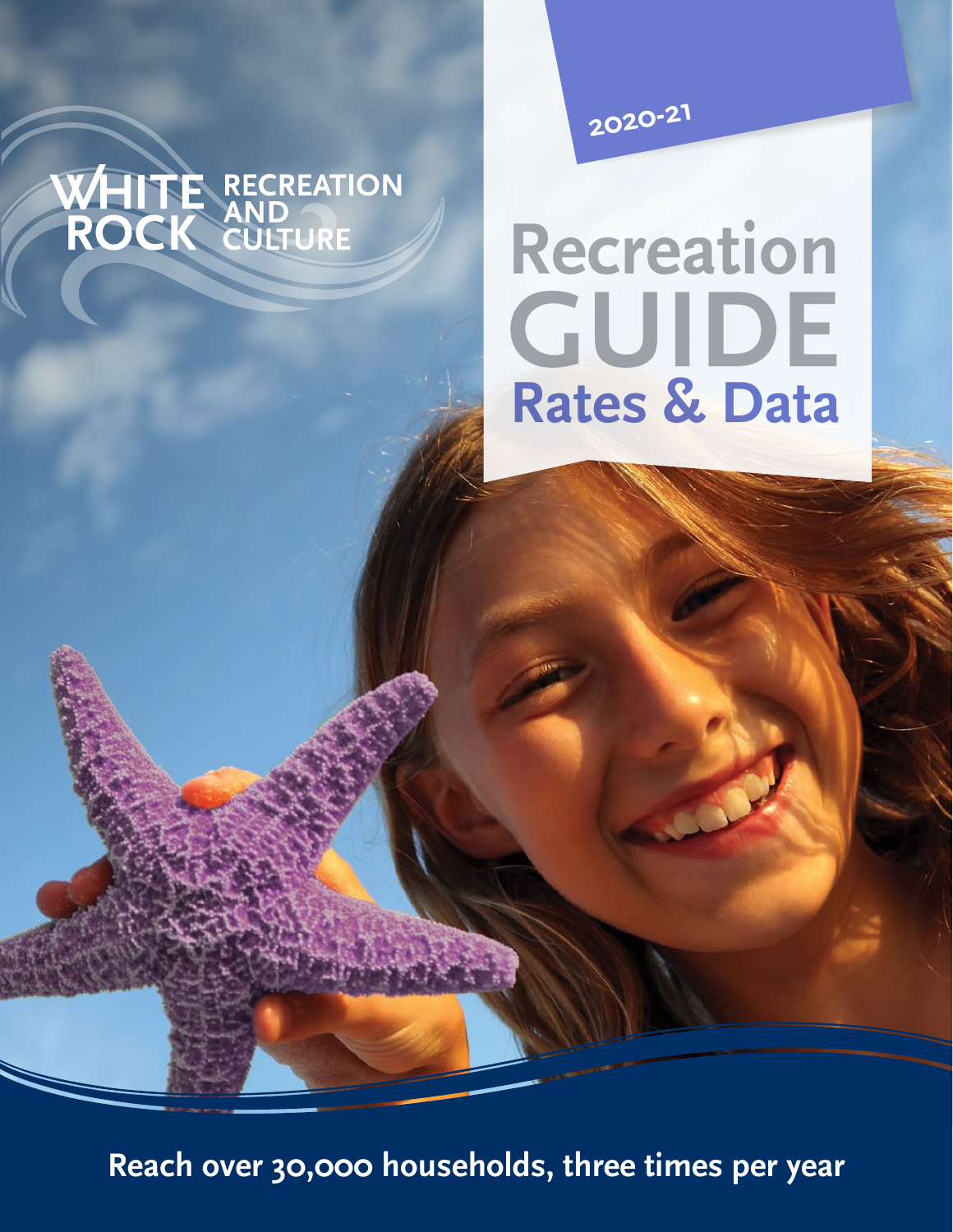See inside for over 30 different

RENTAL VENUES

 $55+$ 

and .

 $\frac{1}{200}$ 

10

to the next<br>Street Auto

 $\begin{bmatrix} 1 & 0 & 0 \\ 0 & 1 & 0 \\ 0 & 0 & 0 \\ 0 & 0 & 0 \\ 0 & 0 & 0 \\ 0 & 0 & 0 \\ 0 & 0 & 0 \\ 0 & 0 & 0 \\ 0 & 0 & 0 \\ 0 & 0 & 0 \\ 0 & 0 & 0 \\ 0 & 0 & 0 \\ 0 & 0 & 0 \\ 0 & 0 & 0 \\ 0 & 0 & 0 & 0 \\ 0 & 0 & 0 & 0 \\ 0 & 0 & 0 & 0 \\ 0 & 0 & 0 & 0 & 0 \\ 0 & 0 & 0 & 0 & 0 \\ 0 & 0 & 0 & 0 & 0 \\ 0 & 0 &$  $\frac{1}{\sqrt{2}}$ 

| <b>Recreation</b><br><b>GUIDE</b><br>www.whiterockcity.ca/register |            |
|--------------------------------------------------------------------|------------|
|                                                                    |            |
| summer camps for kids                                              | <b>REA</b> |

**March August**<br>Spring|Summer 2019

## *<u>CH YOUR TARGET</u>*

| <b>High visibility</b><br>for three            | DELIVERED TO OVER 30,000 HOUSEHOLDS<br>in South Surrey and White Rock;                                                                                                |
|------------------------------------------------|-----------------------------------------------------------------------------------------------------------------------------------------------------------------------|
| months!<br>The guide is<br>a calendar          | 1,500 COPIES DISTRIBUTED through the<br>Chamber of Commerce and community<br>facilities;                                                                              |
| and courses<br>continually                     | <b>TARGET YOUR AUDIENCE</b> for recreation<br>related products/services - the guide features<br>recreation programs in arts & culture, wellness,<br>sports & fitness; |
| reference.                                     | YOUR BUSINESS IS SEEN AS A LEADER<br>in building community spirit;                                                                                                    |
|                                                | <b>TARGET SPECIFIC AGE GROUPS -</b><br>adults, adults 55+, teens, school age children<br>and preschoolers;                                                            |
|                                                | <b>FULL-COLOUR, HIGH-IMPACT COVER</b><br>attracts readers;<br><b>ONLINE PRESENCE AT NO EXTRA COST</b><br>→                                                            |
|                                                | The Recreation Guide is posted on the<br>City of White Rock website:<br>www.whiterockcity.ca                                                                          |
| <b>PUBLISHED</b><br>3 TIMES<br><b>PER YEAR</b> | <b>MARCH</b><br>Spring/Summer issue<br>Fall issue<br><b>AUGUST</b><br><b>DECEMBER</b><br>Winter issue                                                                 |
|                                                | To reserve space or for advertising information contact<br>Tel: 604-541-2199 · e-mail: recreation@whiterockcity.ca                                                    |
|                                                | of events<br>used for<br><b>White Rock Recreation and Culture</b>                                                                                                     |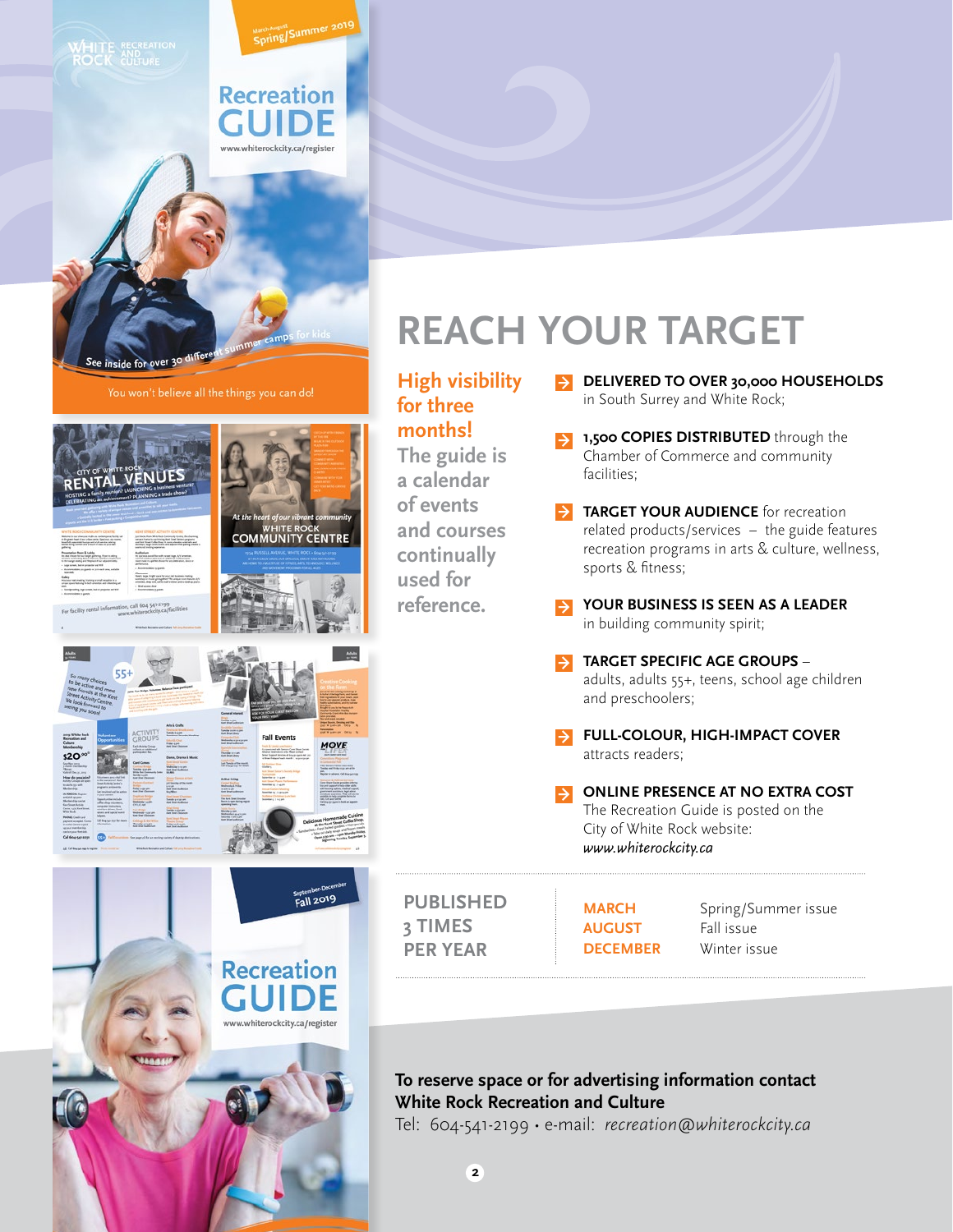# **RATES AND SIZES**

Note: All prices include GST. Ad rates are subject to change.

### **A GREAT WAY TO REACH OVER 30,000 HOMES**

**Recreation Ad (approx. 1/4 page vertical)** This popular ad size is very affordable and allows for a concise message with large

Highlight your company or association in the Community Market Place section.



#### **Outside Back Cover (full page)**

Attract readers with a full page, full-colour ad. Great visibility. Trim size: 8"w x 10 1/2"h Non-bleed size: 7"w x 9 1/2"h Bleed size: 8 1/4"w x 10 3/4"h **\$1,870**



**Inside Back Cover (full page)** For maximum impact, display your message here with a full-page, full-colour ad. Trim size: 8"w x 10 1/2"h Non-bleed size: 7"w x 9 1/2"h Bleed size: 8 1/4"w x 10 3/4"h **\$1,510**

**Full Page (inside guide)** 

Stand out in a big way – with a full-page ad located on the inside of our Guide. Bleed size not available. Non-bleed size: 7"w x 9"h **\$840**



#### **Recreation Plus (approx. 1/2 page vertical)**

You'll get noticed with our affordable Recreation Plus ad. Plenty of space for a big message. 2 5/8"w x 9" h

**\$450**



#### 3 7/16"w x 2"h **\$99**

**Community Market Place (approx. 1/6 page horizontal)**

impact.

**\$260**

2 5/8"w x 4 7/16"h

| _ |
|---|
|   |
|   |
|   |
|   |
|   |

#### **Community Group Listings**

List your non-profit club or association name and telephone number. Listings are grouped by area of interest, providing easy reference for our 28,000+ readers. The Community Group Listings also appears online at www.whiterockcity.ca. **No charge**

**!**

#### **BONUS**

**Advertise in the Spring/Summer and Fall issues and receive 10% off your ad in the Winter issue. The discount applies to any size ad.**

**Ad layout is included in the cost of advertisement.**

#### **Add extra impact**

**Draw extra attention to your ad with**  ™ **spot colour – \$45**

**Guarantee your ad is placed in a**  ™ **specific section of the Guide –** 

**Preschool/Children or Adult**  for an additional 10% over ad cost. Space is limited. Ad placement is on a first come, first served basis – call to book your space early.



#### **To reserve space or for advertising information contact White Rock Recreation and Culture**

Tel: 604-541-2199 • e-mail: *recreation@whiterockcity.ca*